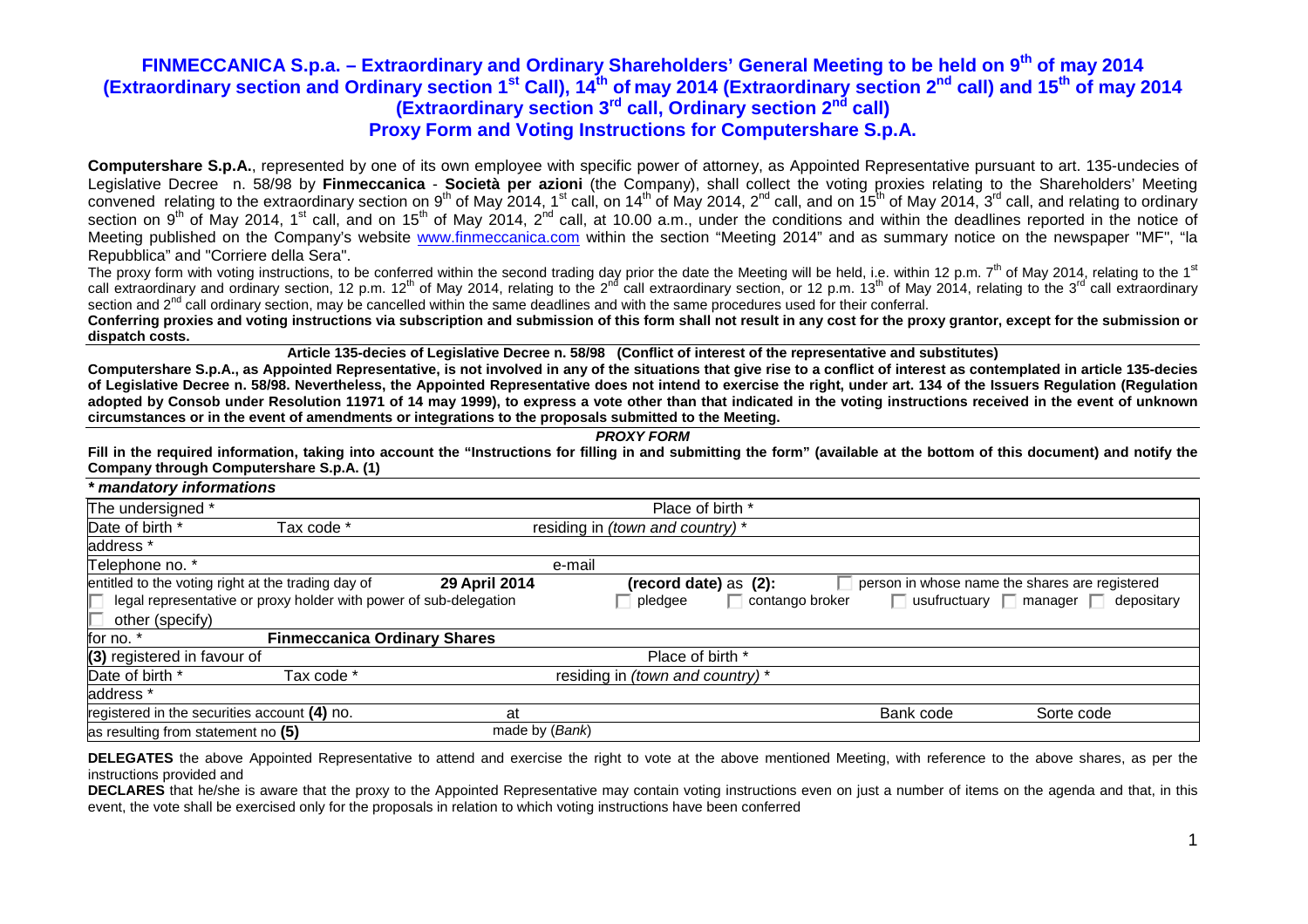| <b>DATE</b> | (6)<br>tvpe)<br>(… | Issued by | no | ATURE<br><b>SIGNA</b> |  |
|-------------|--------------------|-----------|----|-----------------------|--|

### **VOTING INSTRUCTONS**

 **(Form to be known by the Appointed Representative only - Tick the relevant boxes and send to Computershare S.p.A. according to the "Instructions for filling and submitting the form" available at the bottom of this document)** 

#### The undersigned **(7)**

**DELEGATES** the Appointed Representative to vote at the above mentioned Meeting, according to the following instructions **(8)**:

**Be aware that this proxy form is subject to any modification in order to consider the integration of the agenda of the Shareholders' Meeting and the presentation of new proposed resolutions, pursuant the art. 126bis Legislative Decree no. 58/98, within ten days of the publication of the notice of the Meeting, i.e. within 7 April 2014. In this case, this proxy form shall promptly replace on the Company's website** www.finmeccanica.com **within the section "Meeting 2014".** 

|                                | Votina Instructions:                                                   |
|--------------------------------|------------------------------------------------------------------------|
|                                | <b>Section A: F</b> = For, $C =$ Against, $A =$ Abstention             |
| <b>RESOLUTIONS TO BE VOTED</b> | <b>Section B/C: Conf = confirm the previous instructions.</b>          |
|                                | <b>Rev</b> = cancel the previous instructions, <b>Mod</b> = modify the |
|                                | previous instructions                                                  |
|                                |                                                                        |

### **Extraordinary Session**

| 1 – Amendments to the Articles of Association: insertion of Article 18bis to the Articles of Association in regard to honorableness<br>requirements and related causes of ineligibility and forfeiture of the members of the Board of Directors, with consequent<br>amendment of Article 18.3. Resolutions related thereto. (9) |      |            |  |  |                               |  |  |  |
|---------------------------------------------------------------------------------------------------------------------------------------------------------------------------------------------------------------------------------------------------------------------------------------------------------------------------------|------|------------|--|--|-------------------------------|--|--|--|
| <b>Section A</b>                                                                                                                                                                                                                                                                                                                |      |            |  |  | Istruzioni di voto            |  |  |  |
| A1 – vote on proposal of the shareholder Ministry of Economy and Finance pursuant to Article 2367 of the Italian Civil Code                                                                                                                                                                                                     |      |            |  |  |                               |  |  |  |
| <b>Section B and C</b>                                                                                                                                                                                                                                                                                                          | Conf | Rev        |  |  | <b>Mod</b> istruzioni di voto |  |  |  |
| $B$ – vote in the event of unknown circumstances (10)                                                                                                                                                                                                                                                                           | Conf | <b>Rev</b> |  |  |                               |  |  |  |
| C1 - vote in the event of amendment/integration submitted to the Meeting by the chairman (11)                                                                                                                                                                                                                                   | Conf | Rev        |  |  |                               |  |  |  |
| C2 – vote in the event of amendment/integration submitted to the Meeting by the holder of majority equity interest (12)                                                                                                                                                                                                         | Conf | Rev        |  |  |                               |  |  |  |
| C3 – vote in the event of amendment/integration submitted to the Meeting by the holder of minority equity interest (12)                                                                                                                                                                                                         | Conf | Rev        |  |  |                               |  |  |  |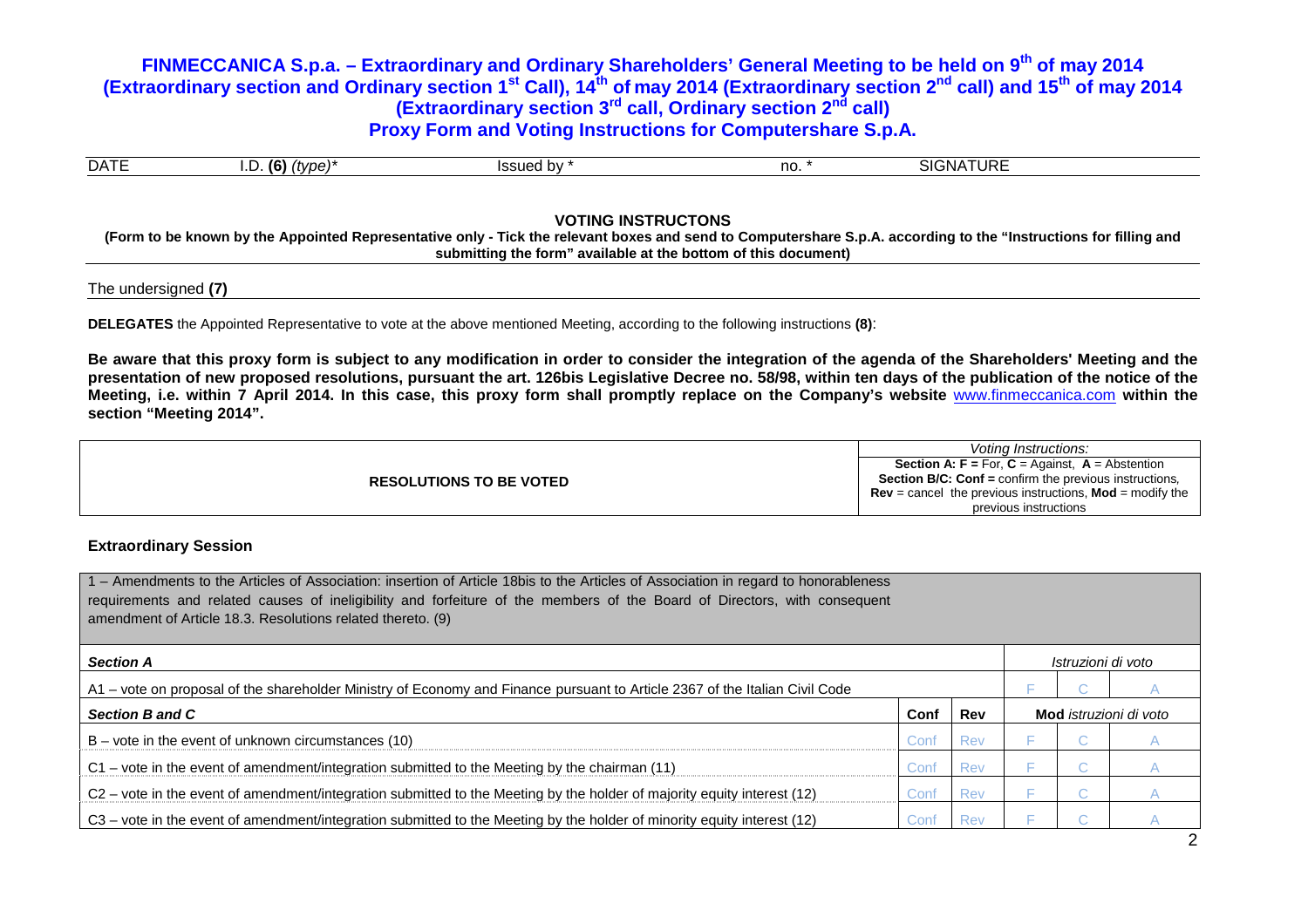### **Ordinary Session**

| 1 - Financial Statements at 31 December 2013; Reports of the Board of Directors, Board of Statutory Auditors and<br>Independent Auditors. Resolutions related thereto. Presentation of the Consolidated Financial Statements at 31 December<br>2013. (9) |      |     |  |                               |  |  |  |
|----------------------------------------------------------------------------------------------------------------------------------------------------------------------------------------------------------------------------------------------------------|------|-----|--|-------------------------------|--|--|--|
| <b>Section A</b>                                                                                                                                                                                                                                         |      |     |  | Istruzioni di voto            |  |  |  |
| A1 – vote on proposal of the Board of Directors                                                                                                                                                                                                          |      |     |  |                               |  |  |  |
| Section B and C                                                                                                                                                                                                                                          | Conf | Rev |  | <b>Mod</b> istruzioni di voto |  |  |  |
| $B$ – vote in the event of unknown circumstances (10)                                                                                                                                                                                                    | Conf | Rev |  | u.                            |  |  |  |
| C1 – vote in the event of amendment/integration submitted to the Meeting by the chairman (11)                                                                                                                                                            | Conf | Rev |  | $\sim$                        |  |  |  |
| C2 – vote in the event of amendment/integration submitted to the Meeting by the holder of majority equity interest (12)                                                                                                                                  | Conf | Rev |  | u.                            |  |  |  |
| (12) C3 – vote in the event of amendment/integration submitted to the Meeting by the holder of minority equity interest (12)                                                                                                                             | Conf | Rev |  | $\sim$                        |  |  |  |

| 2 - Determination of the number of members of the Board of Directors. (14)                                              |      |     |                               |  |  |  |  |
|-------------------------------------------------------------------------------------------------------------------------|------|-----|-------------------------------|--|--|--|--|
| Section B and C                                                                                                         | Conf | Rev | <b>Mod</b> istruzioni di voto |  |  |  |  |
| $B$ – vote in the event of unknown circumstances (10)                                                                   | ∴onf | Rev |                               |  |  |  |  |
| $C1$ – vote in the event of amendment/integration submitted to the Meeting by the chairman (11)                         | Con  | Rev |                               |  |  |  |  |
| C2 – vote in the event of amendment/integration submitted to the Meeting by the holder of majority equity interest (12) | Con  | Rev |                               |  |  |  |  |
| C3 – vote in the event of amendment/integration submitted to the Meeting by the holder of minority equity interest (12) | ∴on' | Rev |                               |  |  |  |  |

| 3 - Determination of the term of office of the Board of Directors. (14)                                                 |      |     |                               |  |  |  |  |
|-------------------------------------------------------------------------------------------------------------------------|------|-----|-------------------------------|--|--|--|--|
| <b>Section B and C</b>                                                                                                  | Conf | Rev | <b>Mod</b> istruzioni di voto |  |  |  |  |
| $B$ – vote in the event of unknown circumstances (10)                                                                   |      | Re١ |                               |  |  |  |  |
| C1 – vote in the event of amendment/integration submitted to the Meeting by the chairman (11)                           |      | Rei |                               |  |  |  |  |
| C2 - vote in the event of amendment/integration submitted to the Meeting by the holder of majority equity interest (12) | Con  | Rev |                               |  |  |  |  |
| C3 - vote in the event of amendment/integration submitted to the Meeting by the holder of minority equity interest (12) | :nn' | Rev |                               |  |  |  |  |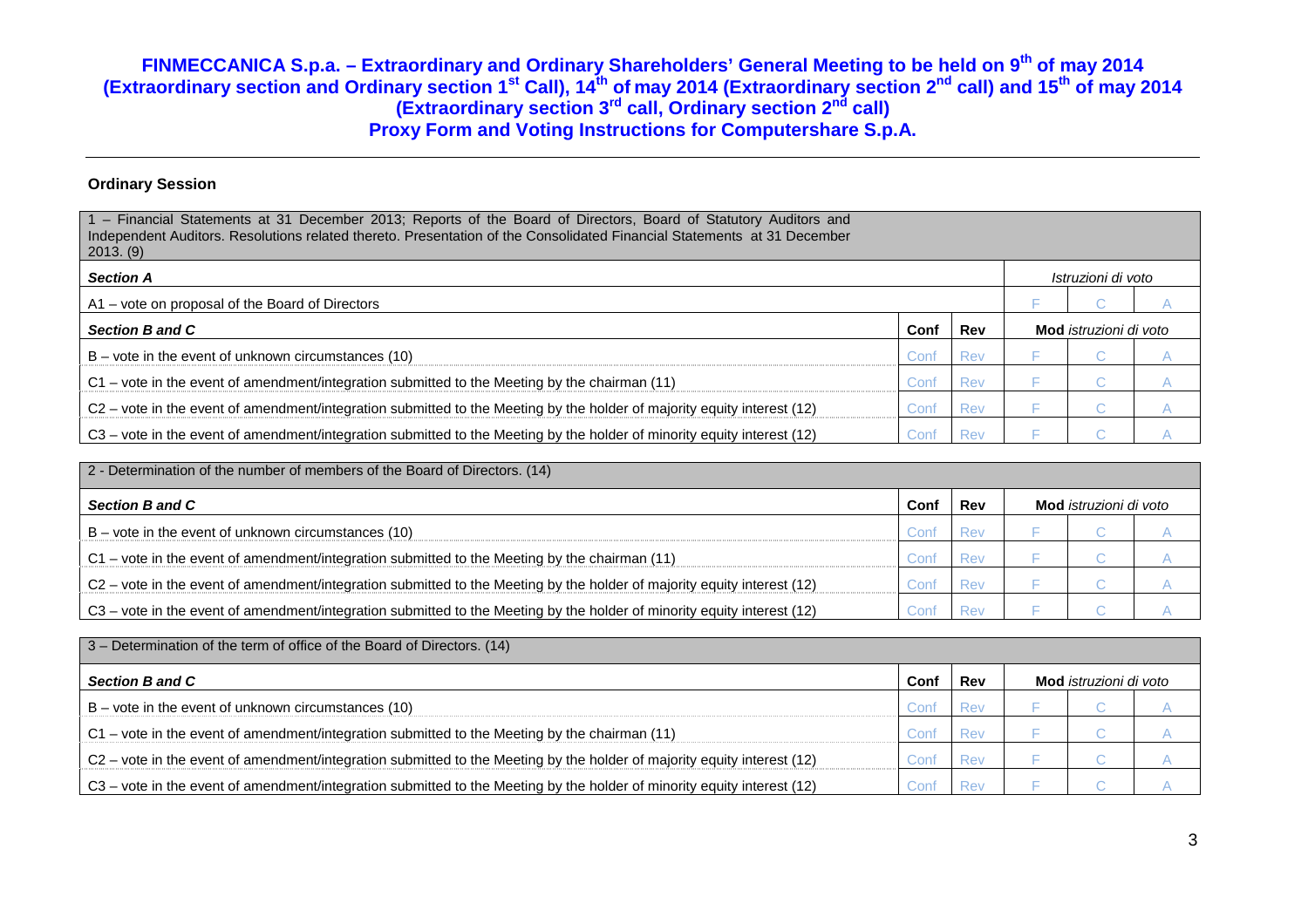| 4– Appointment of the members of the Board of Directors.                                                                                         |      |            |  |                               |  |  |  |  |
|--------------------------------------------------------------------------------------------------------------------------------------------------|------|------------|--|-------------------------------|--|--|--|--|
| <b>Section A</b> – vote For the list (motion) with the number to be fill in the side box or vote Contrary/Abstention to all lists (motions) (13) |      |            |  |                               |  |  |  |  |
| Sezioni B e C                                                                                                                                    | Conf | Rev        |  | Mod <i>istruzioni di voto</i> |  |  |  |  |
| $B$ – vote in the event of unknown circumstances (10)                                                                                            | Con  | Rev        |  |                               |  |  |  |  |
| C1 – vote in the event of amendment/integration submitted to the Meeting by the chairman (11)                                                    | Con  | <b>Rev</b> |  |                               |  |  |  |  |
| C2 – vote in the event of amendment/integration submitted to the Meeting by the holder of majority equity interest (12)                          | Con  | <b>Rev</b> |  |                               |  |  |  |  |
| C3 – vote in the event of amendment/integration submitted to the Meeting by the holder of minority equity interest (12)                          | Con' |            |  |                               |  |  |  |  |

| 5- Appointment of the Chairman of the Board of Directors. (14)                                                          |      |     |  |                               |  |
|-------------------------------------------------------------------------------------------------------------------------|------|-----|--|-------------------------------|--|
| <b>Section B and C</b>                                                                                                  | Conf | Rev |  | <b>Mod</b> istruzioni di voto |  |
| $B -$ vote in the event of unknown circumstances (10)                                                                   | Con  |     |  |                               |  |
| C1 – vote in the event of amendment/integration submitted to the Meeting by the chairman (11)                           |      | Rev |  |                               |  |
| C2 – vote in the event of amendment/integration submitted to the Meeting by the holder of majority equity interest (12) | انت  | Rev |  |                               |  |
| C3 – vote in the event of amendment/integration submitted to the Meeting by the holder of minority equity interest (12) | ∩∩.  |     |  |                               |  |

| 6– Determination of the remuneration of the Board of Directors. (14)                                                    |      |            |                               |  |  |  |  |
|-------------------------------------------------------------------------------------------------------------------------|------|------------|-------------------------------|--|--|--|--|
| Section B and C                                                                                                         | Conf | <b>Rev</b> | <b>Mod</b> istruzioni di voto |  |  |  |  |
| $B$ – vote in the event of unknown circumstances (10)                                                                   | Con′ | Rev        |                               |  |  |  |  |
| C1 - vote in the event of amendment/integration submitted to the Meeting by the chairman (11)                           | Con' | <b>Rev</b> |                               |  |  |  |  |
| C2 - vote in the event of amendment/integration submitted to the Meeting by the holder of majority equity interest (12) | Con' | <b>Rev</b> |                               |  |  |  |  |
| C3 – vote in the event of amendment/integration submitted to the Meeting by the holder of minority equity interest (12) | Con′ | <b>Rev</b> |                               |  |  |  |  |

| 7- Integration of the fees of the Independent Auditors for the financial year 2012. (9) |      |     |                               |                    |  |  |
|-----------------------------------------------------------------------------------------|------|-----|-------------------------------|--------------------|--|--|
| <b>Section A</b>                                                                        |      |     |                               | Istruzioni di voto |  |  |
| A1 - vote on well-grounded proposal of the Board of Statutory Auditors                  |      |     |                               |                    |  |  |
| <b>Section B and C</b>                                                                  | Conf | Rev | Mod <i>istruzioni di voto</i> |                    |  |  |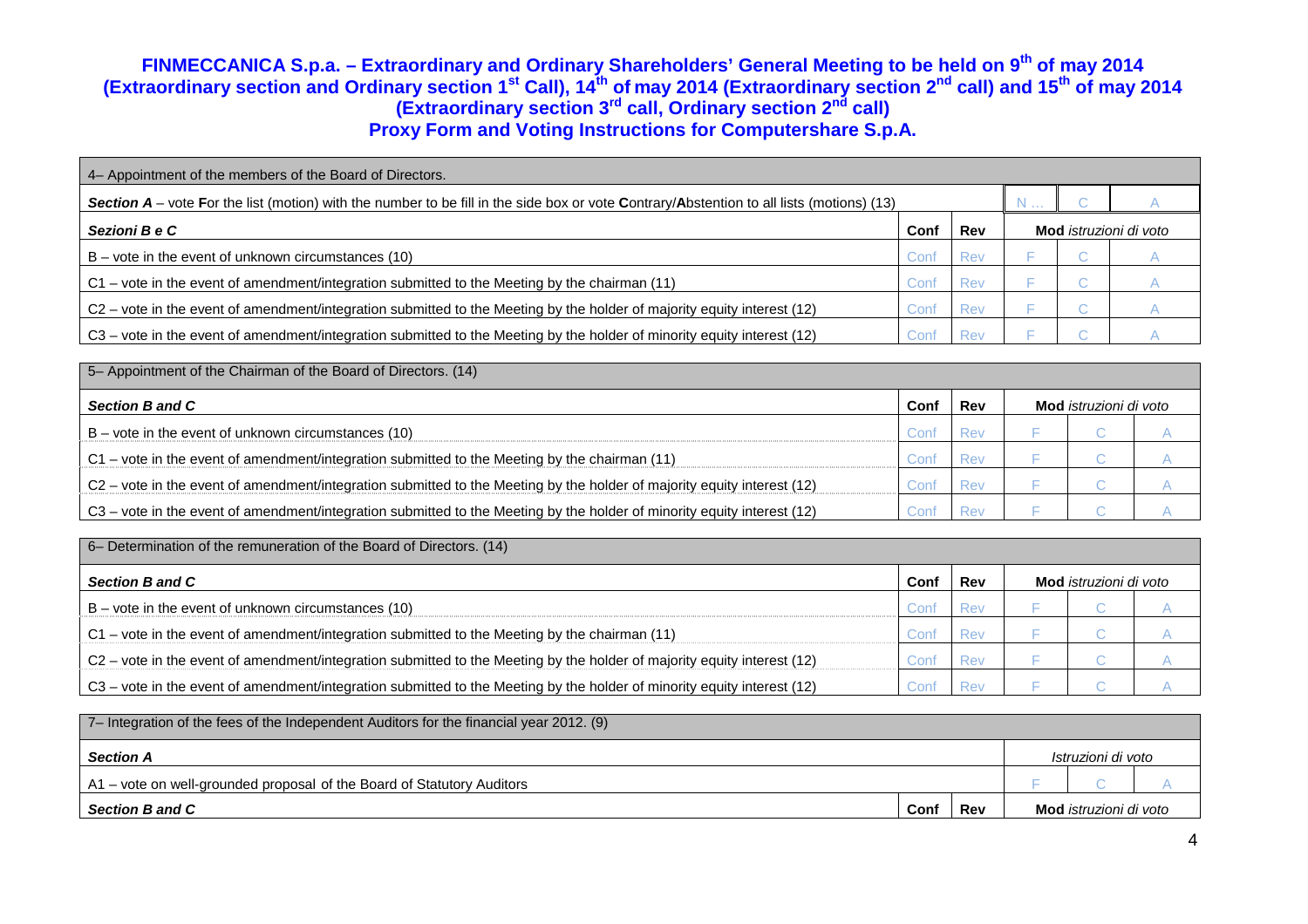| $B$ – vote in the event of unknown circumstances (10)                                                                   |  |  |  |
|-------------------------------------------------------------------------------------------------------------------------|--|--|--|
| C1 – vote in the event of amendment/integration submitted to the Meeting by the chairman (11)                           |  |  |  |
| C2 – vote in the event of amendment/integration submitted to the Meeting by the holder of majority equity interest (12) |  |  |  |
| C3 – vote in the event of amendment/integration submitted to the Meeting by the holder of minority equity interest (12) |  |  |  |

| 8 – Limits to the fees of Directors with delegated powers pursuant to Article 23-bis of Legislative Decree no. 201/2011. (9) |      |     |                               |   |                    |  |  |  |  |
|------------------------------------------------------------------------------------------------------------------------------|------|-----|-------------------------------|---|--------------------|--|--|--|--|
| <b>Section A</b>                                                                                                             |      |     |                               |   | Istruzioni di voto |  |  |  |  |
| A1 – vote on proposal of the Board of Directors                                                                              |      |     |                               |   |                    |  |  |  |  |
| <b>Section B and C</b>                                                                                                       | Conf | Rev | <b>Mod</b> istruzioni di voto |   |                    |  |  |  |  |
| $B$ – vote in the event of unknown circumstances (10)                                                                        | Conf | Rev |                               |   |                    |  |  |  |  |
| $C1$ – vote in the event of amendment/integration submitted to the Meeting by the chairman (11)                              | Con† | Rev |                               | u |                    |  |  |  |  |
| C2 - vote in the event of amendment/integration submitted to the Meeting by the holder of majority equity interest (12)      | Conf | Rev |                               |   |                    |  |  |  |  |
| C3 – vote in the event of amendment/integration submitted to the Meeting by the holder of minority equity interest (12)      | Cont | Rev |                               |   |                    |  |  |  |  |

| 9 - Report on Remuneration: resolution pursuant to Article 123-ter, paragraph 6, of Legislative Decree no. 58/98. (9)   |      |            |                               |     |                    |  |  |  |  |
|-------------------------------------------------------------------------------------------------------------------------|------|------------|-------------------------------|-----|--------------------|--|--|--|--|
| <b>Section A</b>                                                                                                        |      |            |                               |     | Istruzioni di voto |  |  |  |  |
| A1 – vote on proposal of the Board of Directors                                                                         |      |            |                               |     |                    |  |  |  |  |
| <b>Section B and C</b>                                                                                                  | Conf | Rev        | Mod <i>istruzioni di voto</i> |     |                    |  |  |  |  |
| $B$ – vote in the event of unknown circumstances (10)                                                                   | Con' | <b>Rev</b> |                               | . . |                    |  |  |  |  |
| C1 – vote in the event of amendment/integration submitted to the Meeting by the chairman (11)                           | Conf | Rev        |                               | . . |                    |  |  |  |  |
| C2 – vote in the event of amendment/integration submitted to the Meeting by the holder of majority equity interest (12) | Conf | <b>Rev</b> |                               |     |                    |  |  |  |  |
| C3 – vote in the event of amendment/integration submitted to the Meeting by the holder of minority equity interest (12) | Conf | Rev        |                               |     |                    |  |  |  |  |

DATE SIGNATURE

 $^1$  It should be noted here, according to the art. 123-*ter,* paragraph 6, of Legislative Decree no. 58/98 that the resolution on item 9 is not binding.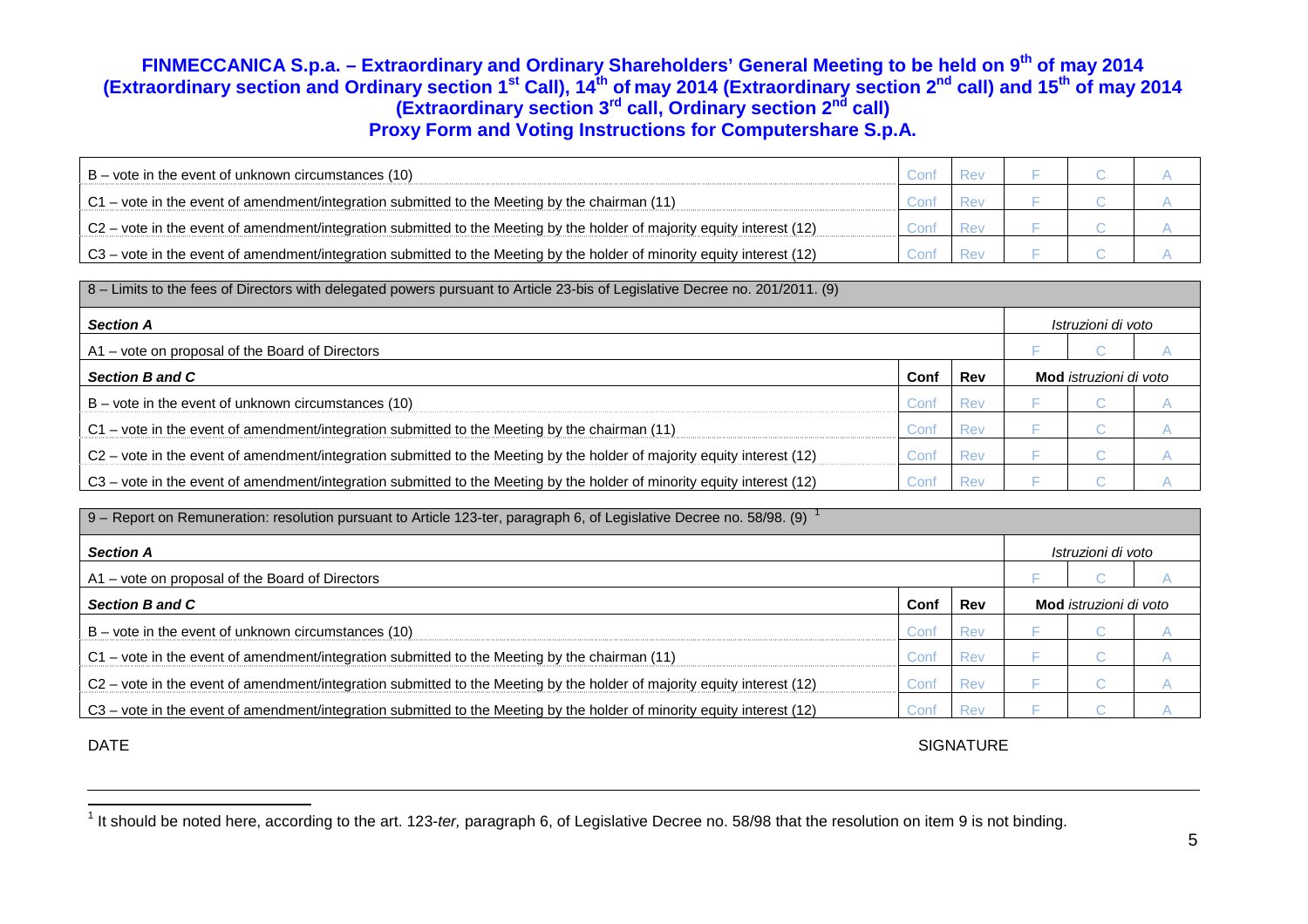#### **Instructions for filling in and transmission**

- 1. The **Proxy form** (together with the documentation providing proof of the signatory powers as per point 2 below and with **Voting Instructions**) shall be sent to Computershare S.p.A. within 12 p.m.  $7<sup>th</sup>$  of May 2014, relating to the 1<sup>st</sup> call extraordinary section and ordinary section, 12 p.m. 12<sup>th</sup> of May 2014, relating to the 2<sup>nd</sup> call extraordinary section, or 12 p.m. 13<sup>th</sup> of May 2014, relating to the 3<sup>rd</sup> call extraordinary section and 2<sup>nd</sup> call ordinary section, using one of the following alternative methods:
	- an electronic copy (PDF) sent to ufficioroma@pecserviziotitoli.it, via "Posta Elettronica Certificata" (registered mail) with electronic signature, or
	- •via fax no. +39 0645417450, or
	- •an original proxy to Computershare, Via Monte Giberto, 29, 00138, Rome - Italy.
- 2. Specify the capacity of the proxy signatory and attach, if necessary, documentation proving signatory powers.
- 3. To be completed only if the owner of the shares is different from the proxy signatory; mandatory indications on relevant personal details must be included.
- 4. Provide details on the securities account numbers, Bank Codes and Sort Codes of the Depository Intermediary, or in any case his or her name, available in the securities account statement.
- 5. Reference to the statement made by the intermediary and his/her name, if differing from the depository of the securities account as per point 4 above
- 6. Provide details on a valid form of identification of the proxy signatory.
- 7. Provide the name and surname of the signatory of the Proxy form and Voting instructions.
- 8. Pursuant to article 135-undecies, subsection 3, of Italian Legislative Decree no. 58/98, "Shares for which full or partial proxy is conferred are calculated for the purpose of determining due constitution of the Shareholders' Meeting. With regard to proposals for which no voting instructions are given, the shares of the shareholder concerned are not considered in calculating the majority and the percentage of capital required for the approval of resolutions".
- 9. The resolutions proposed to the Shareholders' Meeting, which are briefly referred to herein, are reported in the illustrative reports published on the company website www.finmeccanica.com within the section "Meeting 2014" or are published on the mentioned section in accordance with the current regulation. Computershare S.p.A., as Appointed Representative, has not personal interest in the mentioned proposals.
- 10. In the event of a new proposal not published within the deadline required by the article 126-bis of Legislative Decree no. 58/98 is submitted to the Meeting, the Appointed Representative shall not express any vote without instructions. Nevertheless, should relevant circumstances occur, which are unknown at the time of issue of the proxy and which cannot be notified to the proxy grantor, one of the following options may be chosen: a) confirm the voting instruction already expressed; b) cancel the voting instruction already expressed; c) amend the voting instruction already expressed. If no choice is made, the voting instructions expressed in sub a) are confirmed.
- 11. Should a resolution replacing the initial resolution, submitted by the Board of Director or endorsed by the chairman, regardless of the proponent, the voting instructions provided in the Section C shall replace the previous ones in the Section A. In the absence of a proposal by the Board of Directors, the Shareholders' Meeting will be called to approve the proposals presented at the meeting. Therefore, the voting instructions are collected by the Appointed Representative in Section C as the only expression to vote on the proposals submitted by the persons mentioned in this paragraph.
- 12. In the event of an alternative proposal of a shareholder is submitted to the Meeting and the previous proposal is not approved, the voting instructions provided shall replace the previous. The proxy giver may fill in the voting instructions on the alternative proposals in the section C: these mentioned voting instructions are mandatory for the Appointed Representative, but just in case the proponent has the same feature as indicated in the section C).
- 13. Indicate the number of the list that you want to vote "for" or indicate your preference to vote against (C) or to abstain (A) which will apply to all lists. If only one list is presented, the voting instructions will relate to that one.The lists submitted by shareholders by 14<sup>th</sup> of April, 2014 will be published by 18<sup>th</sup> of April, 2014 on the Company's website www.finmeccanica.com within the section "Meeting 2014".
- 14. Regarding the points n. 2, 3, 5 and 6, as the Board of Directors has refrained from making proposals to the Shareholders' Meeting, it is required to complete section C).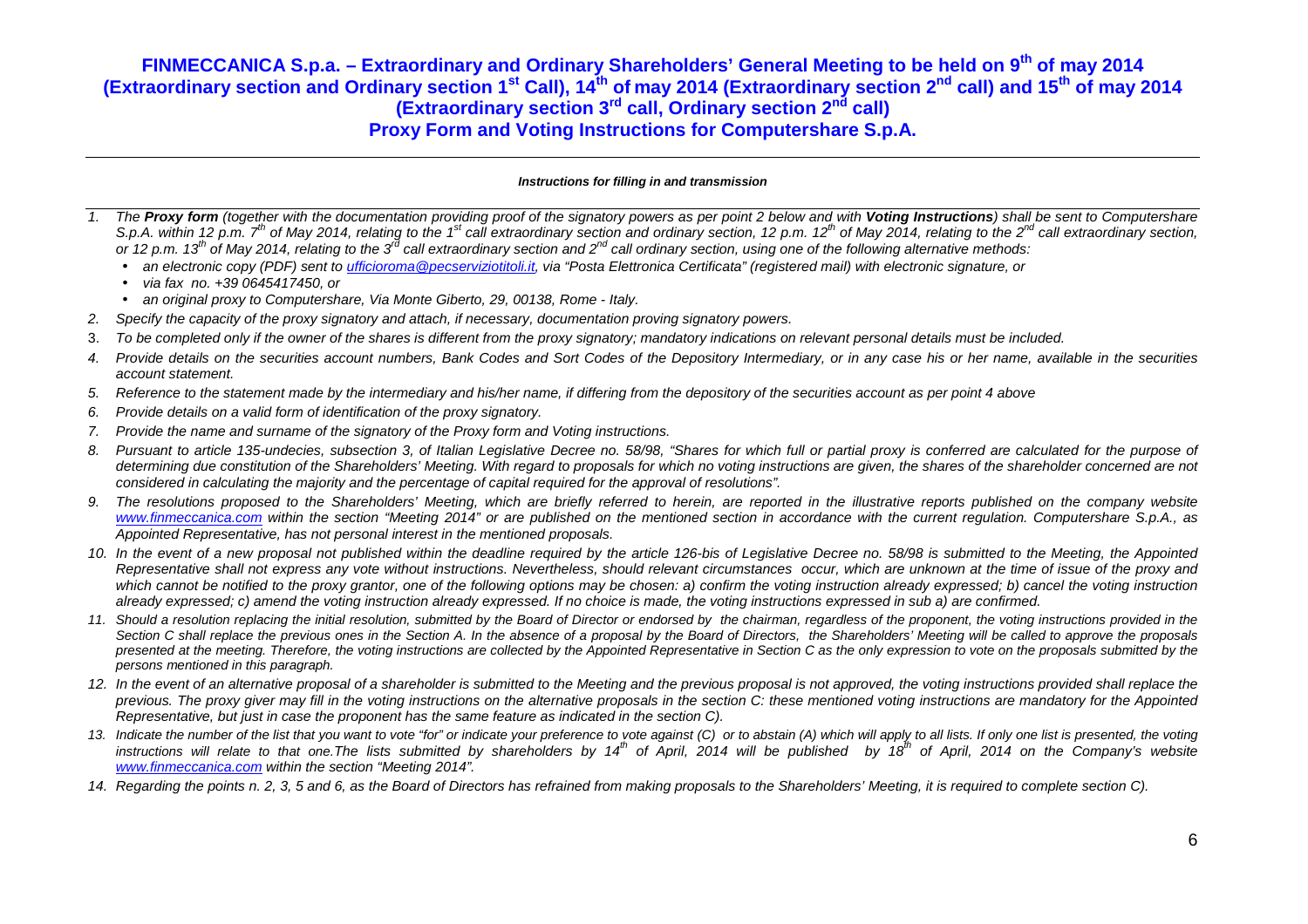#### **Legislative Decree no. 58 /98**

#### **Article 126-bis**

#### Integration of the agenda of the shareholders' meeting and presentation of new proposed resolutions

1. Shareholders, who individually or jointly account for one fortieth of the share capital may ask, within ten days of publication of the notice calling the shareholders' meeting, or within five days in the event of calling the meeting in accordance with article 125-bis, subsection 3 or article 104, subsection 2, for the integration of the list of items on the agenda, specifying in the request, the additional items they propose or presenting proposed resolution on items already on the agenda. The requests, together with the certificate attesting ownership of the share, are presented in writing, by correspondence or electronically, in compliance with any requirements strictly necessary for the identification of the applicants indicated by the company. Those with voting rights may individually present proposed resolutions in the shareholders' meeting. For cooperative companies the amount of the capital is determined by the statutes also in derogation of article 135.

2. Integrations to the agenda or the presentation of further proposed resolutions on items already on the agenda, in accordance with subsection 1, are disclosed in the same ways as prescribed for the publication of the notice calling the meeting, at least fifteen days prior to the date scheduled for the shareholders' meeting. Additional proposed resolutions on items already on the agenda are made available to the public in the ways pursuant to article 125-ter, subsection 1, at the same time as publishing news of the presentation. Terms are reduced to seven days in the case of shareholders' meetings called in accordance with article 104, subsection 2 or in the case of a shareholders' meeting convened in accordance with article 125-bis, subsection 3.

3. The agenda cannot be supplemented with items on which, in accordance with the law, the shareholders ' meeting resolved on proposal of the administrative body or on the basis of a project or report prepared by it, other than those specified under article 125-ter, subsection 1.

4. Shareholders requesting integration in accordance with subsection 1 shall prepare a report giving the reason for the proposed resolutions on the new items for which it proposes discussion or the reason relating to additional proposed resolutions presented on items already on the agenda. The report is sent to the administrative body within the final terms for presentation of the request for integration. The administrative body makes the report available to the public, accompanied by any assessments, at the same time as publishing news of the integration or presentation, in the ways pursuant to article 125-ter, subsection 1.

5. If the administrative body, or should it fail to take action, the board of auditors or supervisory board or management control committee fail to supplement the agenda with the new items or proposals presented in accordance with subsection 1, the court, having heard the members of the board of directors and internal control bodies, where their refusal to do so should prove to be unjustified, orders the integration by decree. The decree is published in the ways set out by article 125-ter, subsection 1.

#### **Article 135-decies**

#### Conflict of interest of the representative and substitutes

1. Conferring proxy upon a representative in conflict of interest is permitted provided that the representative informs the shareholder in writing of the circumstances giving rise to such conflict of interest and provided specific voting instructions are provided for each resolution in which the representative is expected to vote on behalf of the shareholder. The representative shall have the onus of proof regarding disclosure to the shareholder of the circumstances giving rise to the conflict of interest.

- 2. In any event, for the purposes of this article, conflict of interest exists where the representative or substitute:
- a) has sole or joint control of the company, or is controlled or is subject to joint control by that company;
- b) is associated with the company or exercises significant influence over that company;
- c) is a member of the board of directors or control body of the company or of the persons indicated in paragraphs a) and b);
- d) is an employee or auditor of the company or of the persons indicated in paragraph a);
- e) is the spouse, close relative or is related by up to four times removed of the persons indicated in paragraphs a) to c);
- f) is bound to the company or to persons indicated in paragraphs a), b), c) and e) by independent or employee relations or other relations of a financial nature that compromise independence.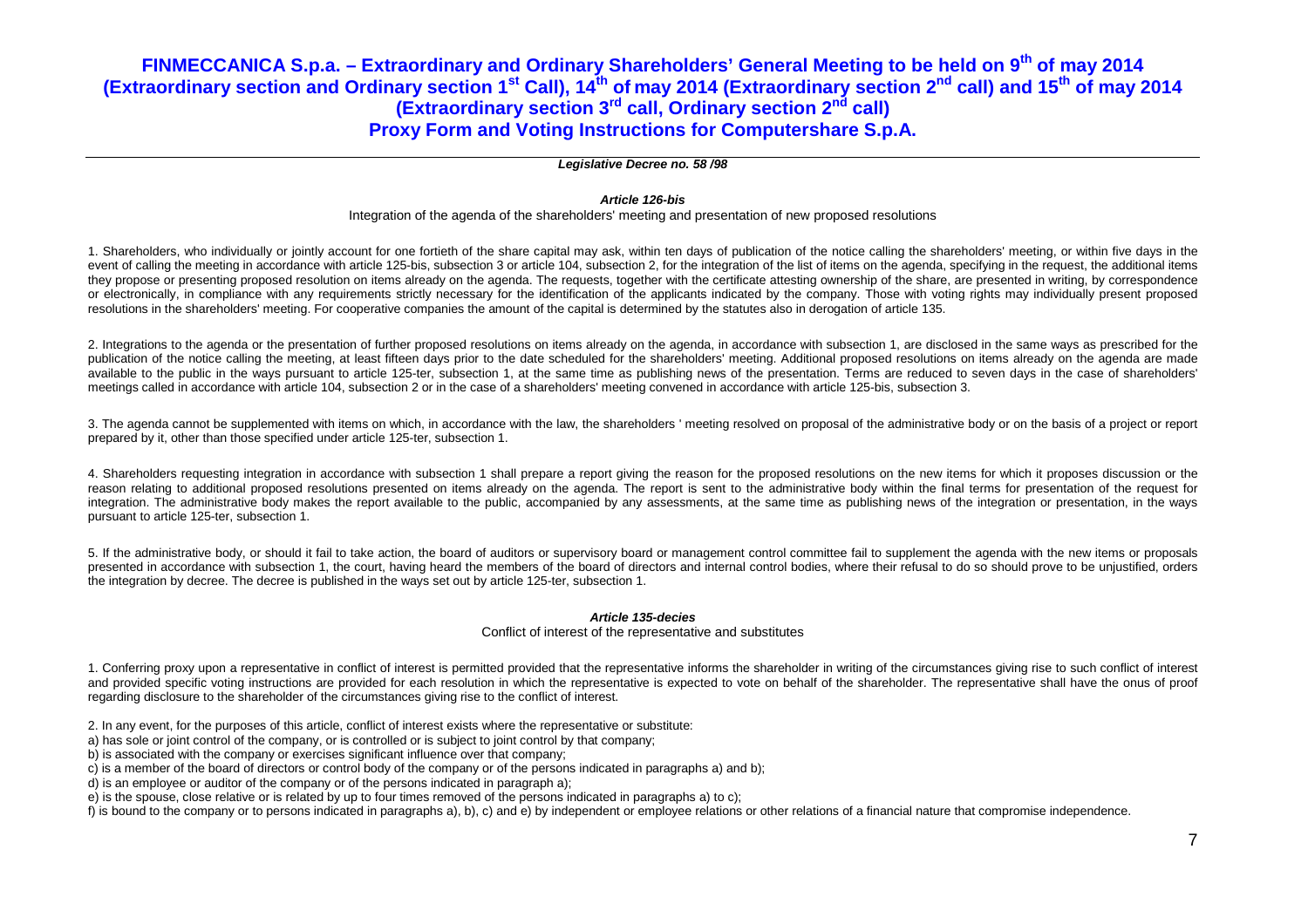3. Replacement of the representative by a substitute in conflict of interest is permitted only if the substitute is indicated by the shareholder. In such cases, subsection 1 shall apply. Disclosure obligations and related onus of proof in any event remain with the representative.

4. This article shall also apply in cases of share transfer by proxy.

#### **Article 135-undecies**

Appointed representative of a listed company

1. Unless otherwise stated in the Articles of Association, for each shareholders' meeting listed companies shall appoint a person upon whom shareholders may confer proxy, with voting instructions on all or a number of items on the agenda, by the second trading day prior to the date established on first or single call of the shareholders' meeting. The proxy shall be valid only for proposals on which voting instructions are conferred.

2. Proxy is conferred by signing a proxy form, the content of which is governed by a Consob regulation. Conferring proxy shall be free of charge to the shareholder. The proxy and voting instructions may be cancelled within the time limit indicated in subsection 1.

3. Shares for which full or partial proxy is conferred are calculated for the purpose of determining due constitution of the shareholders' meeting. With regard to proposals for which no voting instructions are given, the shares of the shareholder concerned are not considered in calculating the majority and the percentage of capital required for the resolutions to be carried.

4. The person appointed as representative shall any interest, personal or on behalf of third parties, that he or she may have with respect to the resolution proposals on the agenda. The representative must also maintain confidentiality of the content of voting instructions received until scrutiny commences, without prejudice to the option of disclosing such information to his or her employees or collaborators, who shall also be subject to confidentiality obligations.

5. By regulation pursuant to subsection 2, Consob may establish cases in which a representative failing to meet the terms of Article 135-decies may express a vote other than that indicated in the voting instructions.

#### **Article 134 of the Issuers Regulation (Regulation adopted by Consob under Resolution 11971 of 14 may 1999)**

(Representative appointed by the company with listed shares)

1. The proxy form provided under Article 135-undecies of the Consolidated Law shall contain at least the information provided by the schedule set out in Annex 5A.

2. The representative that does not have any conflicts of interest as set out under Article 135-decies of the Consolidated Act, where expressly authorised by the delegating party, may express a vote not aligned to the instructions in case significant events occur that were not known at the time the proxy was issued, and that cannot be communicated to the delegating party, provided that it could be reasonably inferred that, had the delegating party known of these significant events, it would have given its approval, or in the event of changes or additions to the proposals submitted to the shareholders' meeting.

3. When sub-paragraph 2 applies, the representative will state at the meeting:

a) the number of votes not expressed in accordance with the instructions received, or, in the event of a new proposal, expressed without instructions, with respect to the total number of votes exercised, distinguishing between abstentions, votes against and votes in favour;

b) the reasons behind the vote not expressed in accordance with the instructions received or in the absence of instructions.